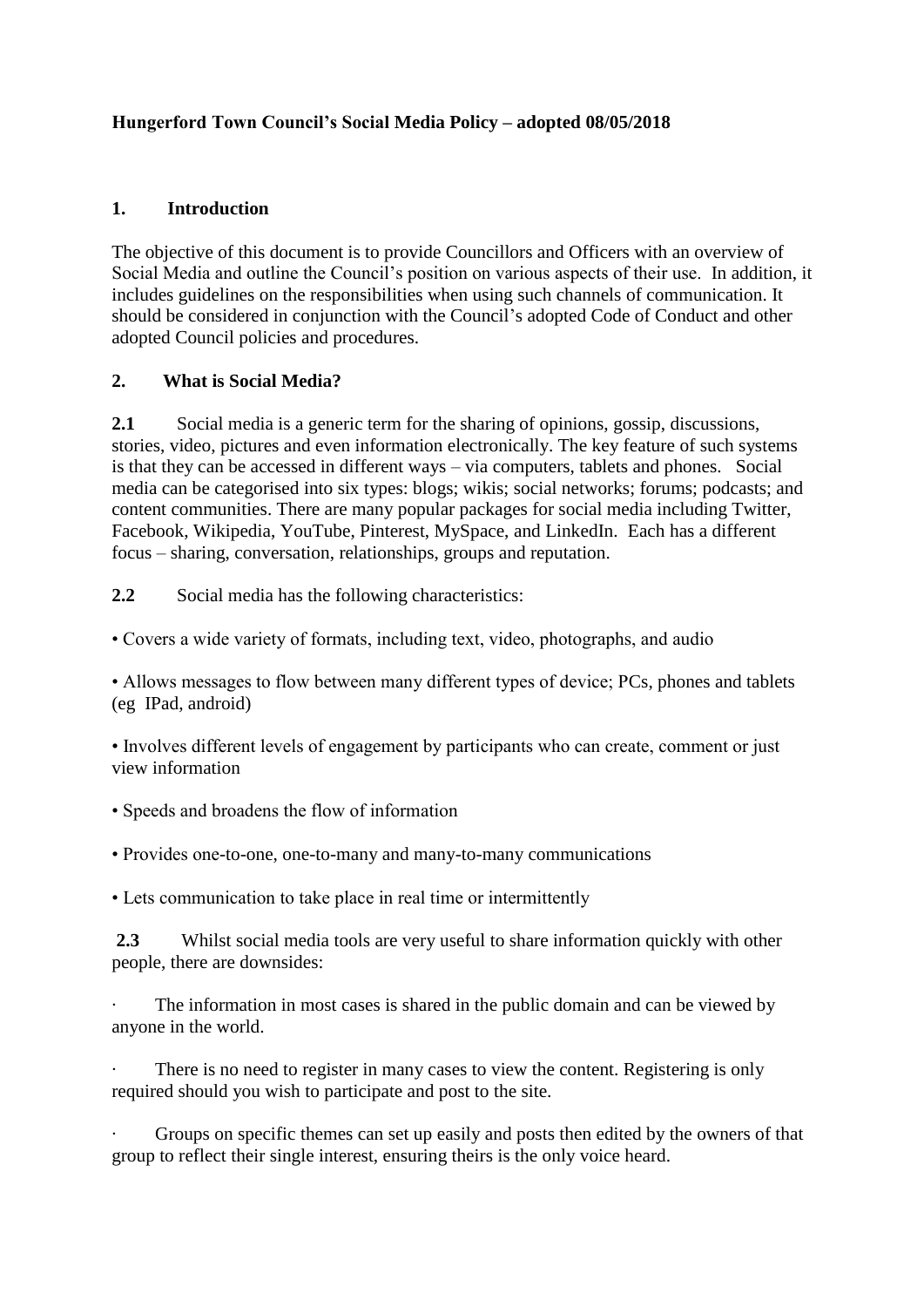There is no guarantee of truth and ill-informed comment and gossip is as likely to be found there as useful information.

The nature of these tools is that information is shared immediately and it is all too easy respond without thinking and inflaming a situation. Information can then be shared with other sites and be spread far beyond the intended audience. Friends of Friends may not be "your" Friends.

It is also very easy to spend a lot of time viewing and responding to messages that would outweigh the value gained in the first place.

## **3. The Town Council and Social Media**

3.1 Social media can be used by the Council as an effective and measurable way to achieve resident engagement and attract publicity. However, it isn't something that stands alone. To be effective it needs to integrate as part of the general communications mix. Any planned campaigns, promotions and activities can be plugged in to social media platforms to increase reach and exposure.

3.2 The aim of this Policy is to ensure:

• Engagement with individuals and communities and successful promotion of councilbased services through the use of social media

• A consistent approach is adopted and maintained in the use of social media

That Council information remains secure and is not compromised through the use of social media

• That users operate within existing policies, guidelines and relevant legislation.

• That the Council's reputation is not damaged or adversely affected

3.3 The Council will make use of these tools to quickly disseminate information but carefully control their use in order to minimise the risks as stated above.

3.4 At this time the Council will manage two social media accounts:

'Hungerford Town Council' – Facebook page @Hungerford\_TC – Twitter account

These accounts will be limited to providing information on Council activities and official releases of public information from trusted sources such as WBC.

This policy provides a structured approach to using social media and will ensure that it is effective, lawful and does not compromise Council information or computer systems/networks.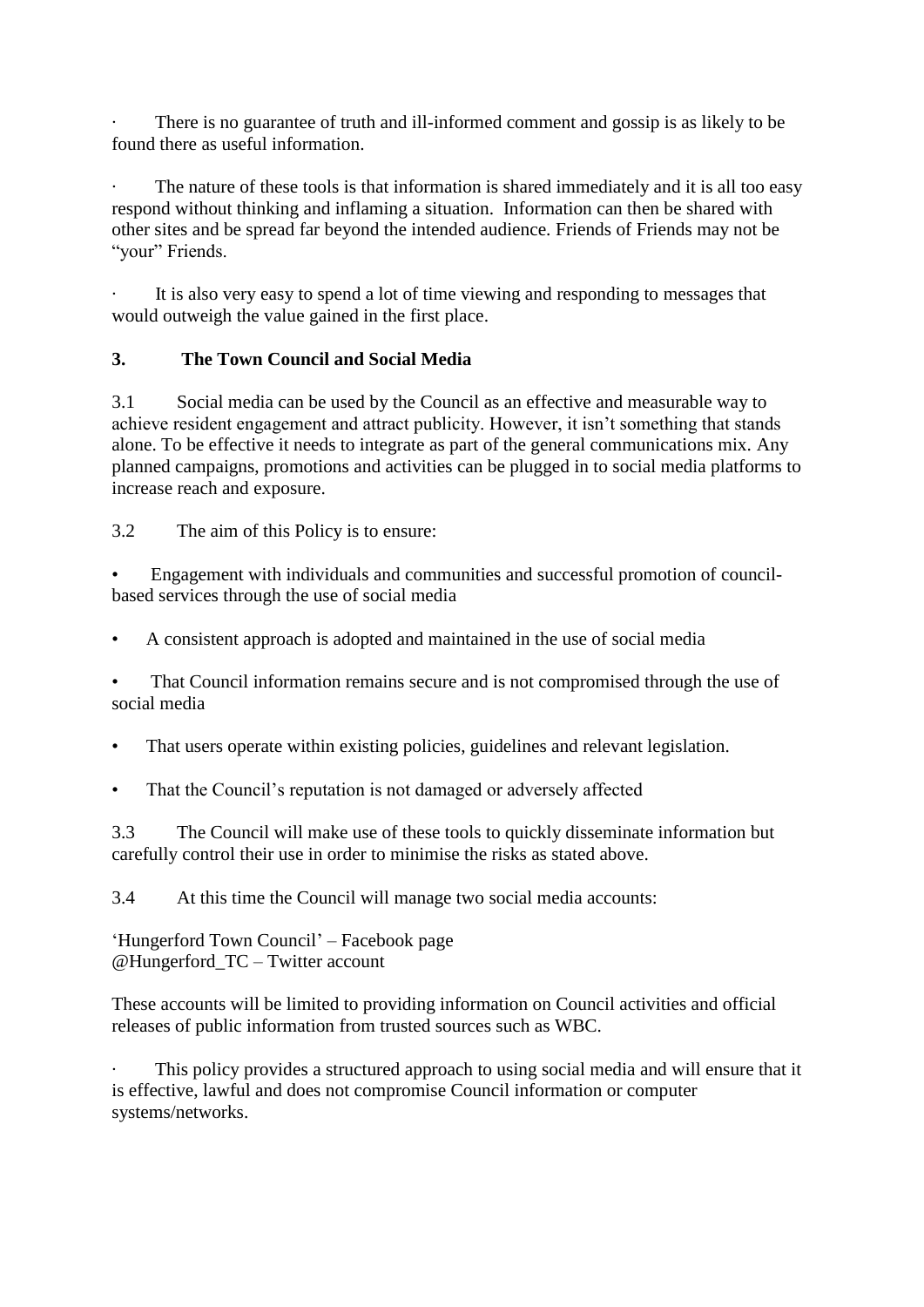Users must ensure that they use social media sensibly and responsibly, and ensure that its use will not adversely affect the council or its business, nor be damaging to the Council's reputation and credibility or otherwise violate any Council policies.

3.5 Councillors and Officers are at liberty to set up their accounts using any of the tools available but should ensure they are clearly identified as personal and do not in any way imply that they reflect the Council's view. They should ensure that they comply with the Council's Policy statement.

3.6 Councillors and Officers should at all times present a professional image and not disclose anything of a confidential nature. Comments of a derogatory, proprietary or libellous nature should not be made and care should be taken to avoid guesswork, exaggeration and colourful language. Guidelines on standards of behaviour expected are outlined in the Council's adopted Code of Conduct.

## **4. Responsibilities**

4.1 The Town Clerk will be the designated owner of the social media accounts which have been approved by the Finance & General Purposes Committee.

4.2 The Town Clerk will designate a site administrator who will be responsible for daily monitoring, responding, upkeeping the content of any social media material within the site.

# **5. Monitoring**

The Town Council reserves the right to restrict or remove any content that is deemed in violation of the social media policy or any applicable law.

Users will be informed that their posts may not be published/or may be deleted if they meet any of the criteria below:

- Comments that are not topical to the article being discussed
- Comments that are politically motivated
- Profane language or content

• Material that perpetuates or promotes discrimination of protected characteristics as listed in the Equality Act 2010 which includes age, disability, gender reassignment, race, religion or belief, sex, sexual orientation, marriage and civil partnership, pregnancy and maternity.

- Solicitation of commerce
- Illegal conduct or encouragement/support of illegal activities

• Information that compromises or may compromise the safety or security of the public or public systems

• Content that violates the legal ownership interest of any other party